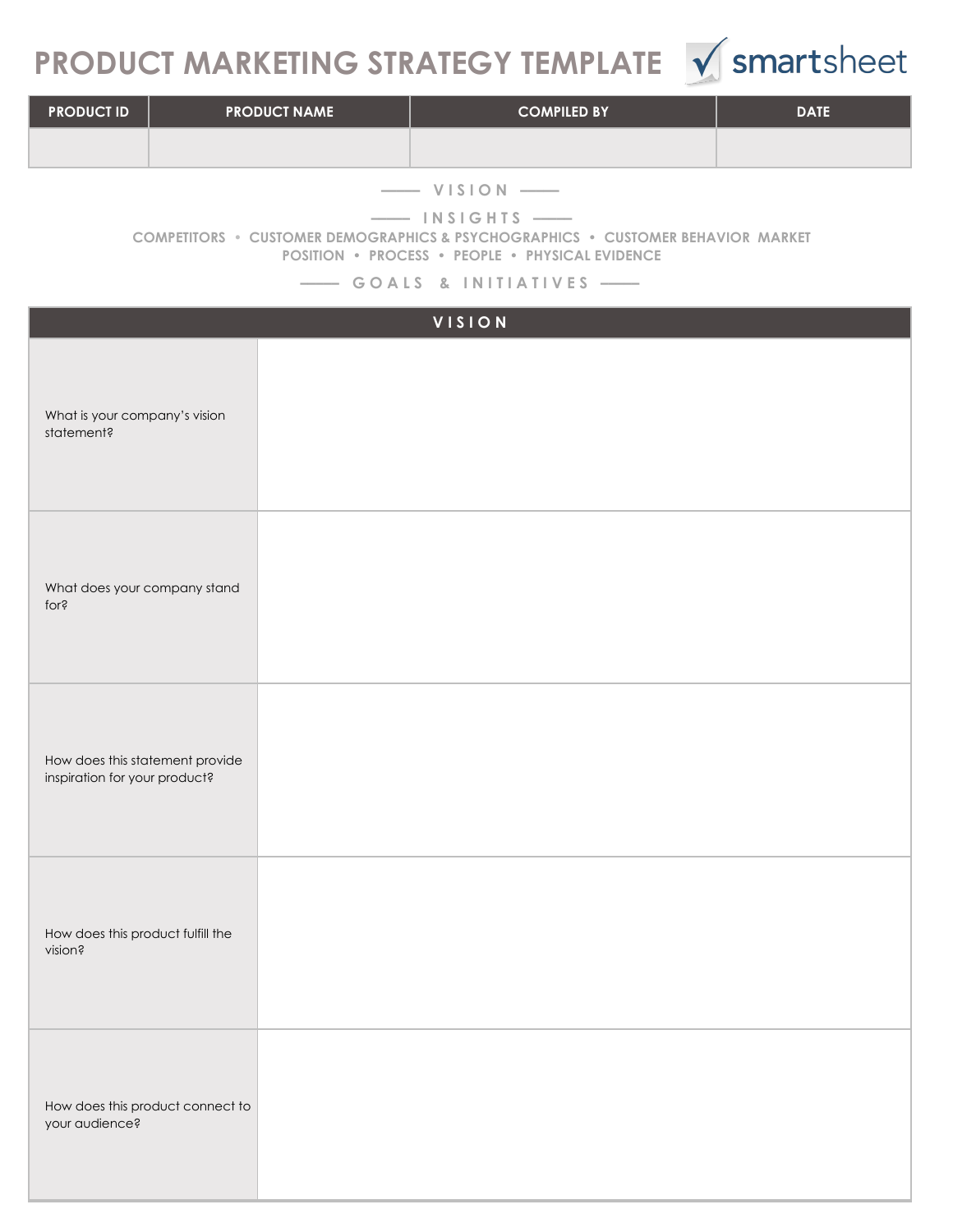| <b>INSIGHTS</b>                                                                                  |                                                                               |  |  |  |  |  |
|--------------------------------------------------------------------------------------------------|-------------------------------------------------------------------------------|--|--|--|--|--|
| <b>COMPETITORS</b>                                                                               |                                                                               |  |  |  |  |  |
|                                                                                                  | Identify your top three competitors. Answer the following questions for each. |  |  |  |  |  |
|                                                                                                  | <b>COMPETITOR 1</b>                                                           |  |  |  |  |  |
| What products are similar to yours?                                                              |                                                                               |  |  |  |  |  |
| How is your product different from<br>their product?                                             |                                                                               |  |  |  |  |  |
| How does the value of their<br>product compare with yours?                                       |                                                                               |  |  |  |  |  |
| What are the potential threats to<br>your business from this competitor?                         |                                                                               |  |  |  |  |  |
| Who are their customers?<br>(Consider demographic data as well as<br>behavior and economic data) |                                                                               |  |  |  |  |  |
| How do their customers compare<br>with your customers?                                           |                                                                               |  |  |  |  |  |
| What percentage of the market<br>do they hold?                                                   |                                                                               |  |  |  |  |  |
|                                                                                                  | <b>COMPETITOR 2</b>                                                           |  |  |  |  |  |
| What products are similar to yours?                                                              |                                                                               |  |  |  |  |  |
| How is your product different from<br>their product?                                             |                                                                               |  |  |  |  |  |
| How does the value of their<br>product compare with yours?                                       |                                                                               |  |  |  |  |  |
| What are the potential threats to<br>your business from this competitor?                         |                                                                               |  |  |  |  |  |
| Who are their customers?<br>(Consider demographic data as well as<br>behavior and economic data) |                                                                               |  |  |  |  |  |
| How do their customers compare<br>with your customers?                                           |                                                                               |  |  |  |  |  |
| What percentage of the market<br>do they hold?                                                   |                                                                               |  |  |  |  |  |
|                                                                                                  | <b>COMPETITOR 3</b>                                                           |  |  |  |  |  |
| What products are similar to yours?                                                              |                                                                               |  |  |  |  |  |
| How is your product different from<br>their product?                                             |                                                                               |  |  |  |  |  |
| How does the value of their<br>product compare with yours?                                       |                                                                               |  |  |  |  |  |
| What are the potential threats to<br>your business from this competitor?                         |                                                                               |  |  |  |  |  |
| Who are their customers?<br>(Consider demographic data as well as<br>behavior and economic data) |                                                                               |  |  |  |  |  |
| How do their customers compare<br>with your customers?                                           |                                                                               |  |  |  |  |  |
| What percentage of the market<br>do they hold?                                                   |                                                                               |  |  |  |  |  |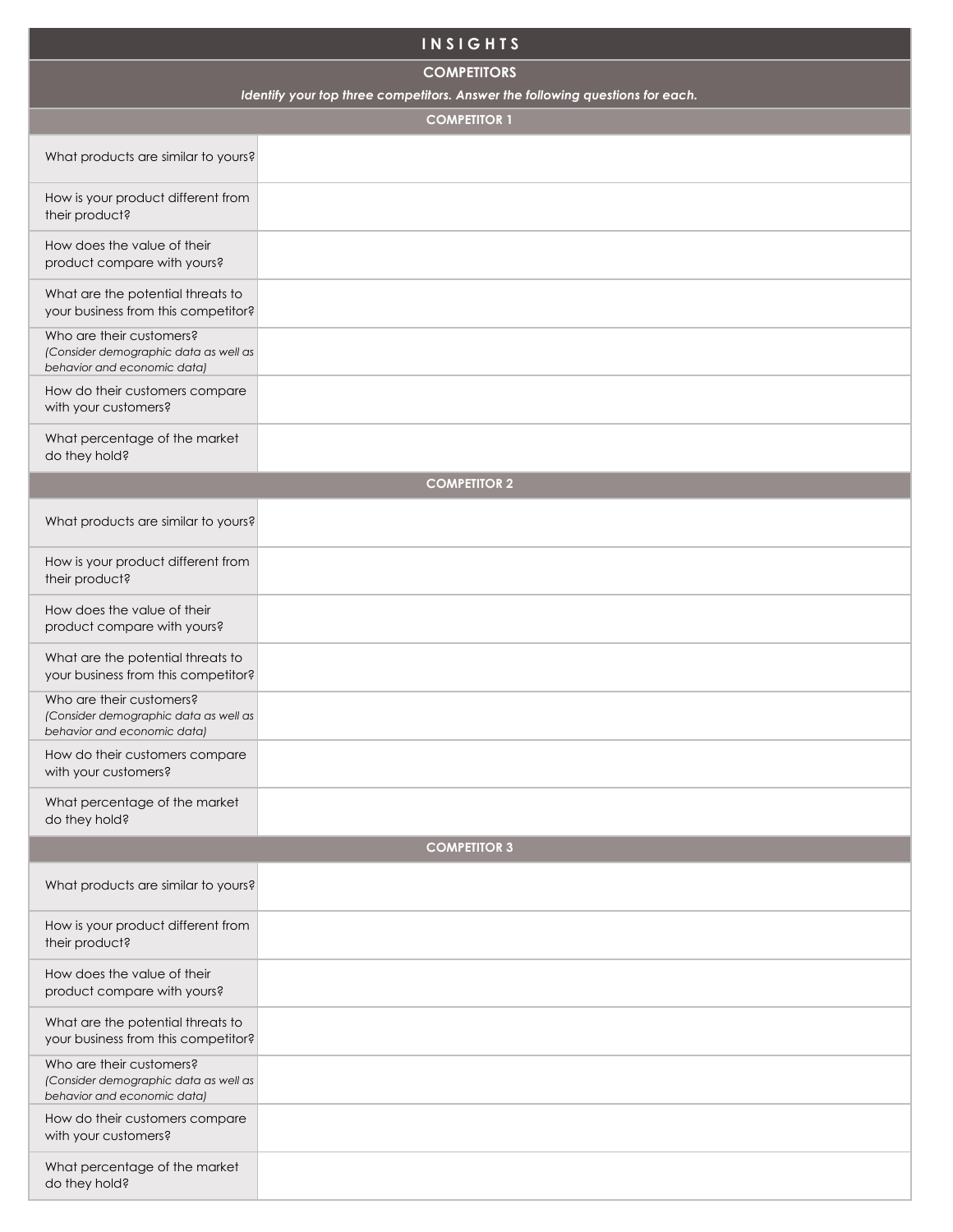| <b>CUSTOMER DEMOGRAPHICS &amp; PSYCHOGRAPHICS</b>                                                                                                   |                        |  |  |  |  |  |  |
|-----------------------------------------------------------------------------------------------------------------------------------------------------|------------------------|--|--|--|--|--|--|
| What are the key demographics of<br>your customers? (Consider age,<br>geographic region, occupation,<br>income, household size, education<br>level) |                        |  |  |  |  |  |  |
| What are the key psychographics<br>of your customers? (Consider<br>values, beliefs, hobbies, attitudes<br>and interests)                            |                        |  |  |  |  |  |  |
| <b>CUSTOMER BEHAVIOR</b>                                                                                                                            |                        |  |  |  |  |  |  |
| What products do your customers<br>pnys                                                                                                             |                        |  |  |  |  |  |  |
| How often do they purchase your<br>products?                                                                                                        |                        |  |  |  |  |  |  |
| What is the percentage of new vs.<br>returning customers?                                                                                           |                        |  |  |  |  |  |  |
| Who are your best customers?                                                                                                                        |                        |  |  |  |  |  |  |
| What are the key factors that they<br>consider when buying your<br>product? Price? Quality? Research<br>and recommendations?                        |                        |  |  |  |  |  |  |
| What is the feature your customers<br>want?                                                                                                         |                        |  |  |  |  |  |  |
| What do your customers need?                                                                                                                        |                        |  |  |  |  |  |  |
|                                                                                                                                                     | <b>MARKET POSITION</b> |  |  |  |  |  |  |
| What is the potential profit in the<br>market?                                                                                                      |                        |  |  |  |  |  |  |
| Are similar products already on the<br>market?                                                                                                      |                        |  |  |  |  |  |  |
| Who is the target audience for<br>your product?                                                                                                     |                        |  |  |  |  |  |  |
| How does it meet the needs of<br>your customers?                                                                                                    |                        |  |  |  |  |  |  |
| What problem does your product<br>solve?                                                                                                            |                        |  |  |  |  |  |  |
| What is the primary benefit of your<br>product?                                                                                                     |                        |  |  |  |  |  |  |